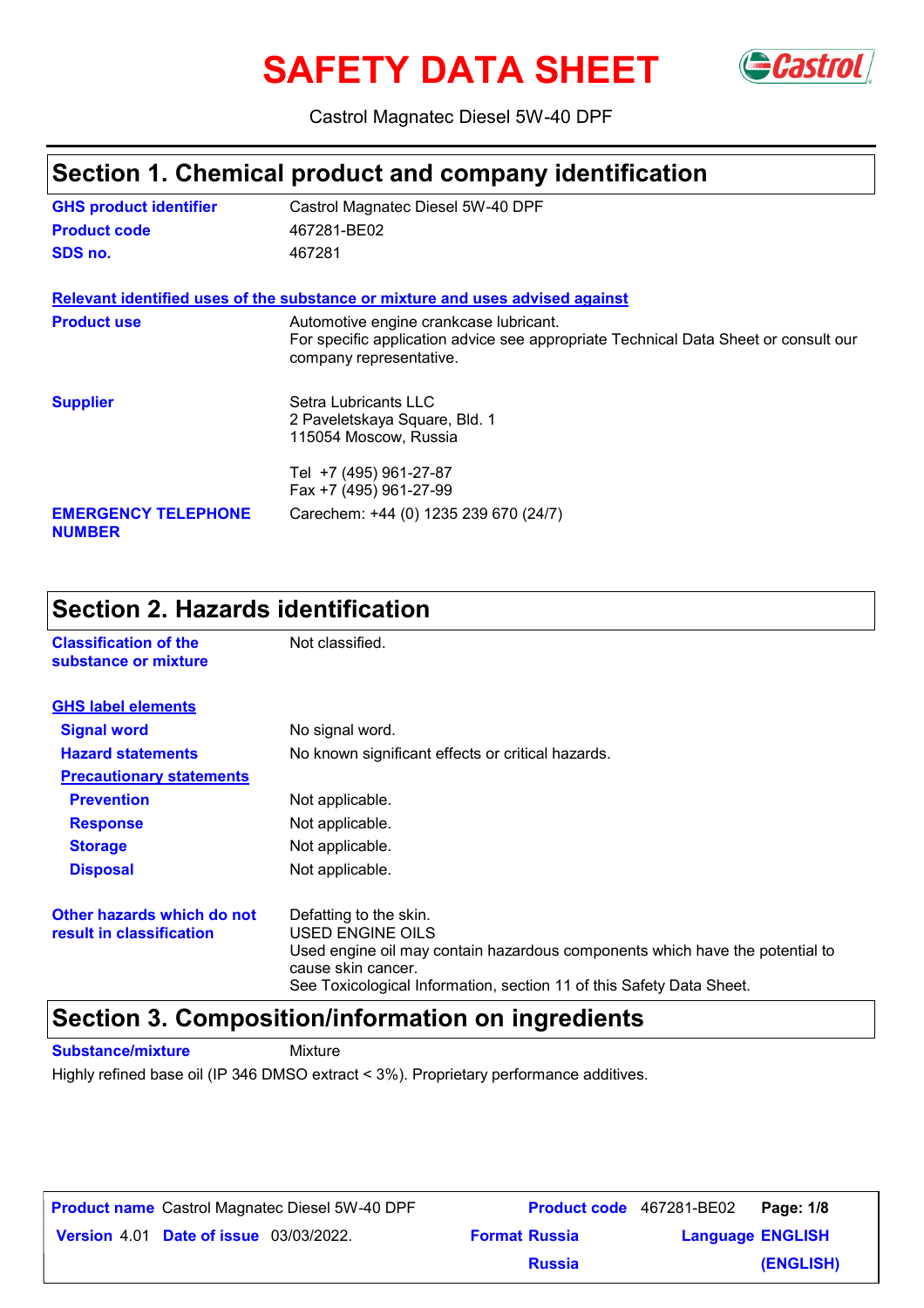### **Section 3. Composition/information on ingredients**

| <b>Ingredient name</b>                                                                                                                                               | $\frac{9}{6}$                            | <b>CAS number</b>                                                   |  |
|----------------------------------------------------------------------------------------------------------------------------------------------------------------------|------------------------------------------|---------------------------------------------------------------------|--|
| Distillates (petroleum), hydrotreated heavy paraffinic<br>Benzene, ethenyl-, polymer with 1,3-butadiene, hydrogenated<br>2,6-di-tert-butylphenol<br>Alkylated phenol | I≥25 - ≤50<br>l ≤3<br>$≤0.3$<br>$ $ <0.1 | 64742-54-7<br>66070-58-4<br>128-39-2<br>74499-35-7 /<br>121158-58-5 |  |

**There are no additional ingredients present which, within the current knowledge of the supplier and in the concentrations applicable, are classified as hazardous to health or the environment and hence require reporting in this section.**

**Occupational exposure limits, if available, are listed in Section 8.**

### **Section 4. First aid measures**

| <b>Description of necessary first aid measures</b> |                                                                                                                                                                                                                                                             |
|----------------------------------------------------|-------------------------------------------------------------------------------------------------------------------------------------------------------------------------------------------------------------------------------------------------------------|
| <b>Inhalation</b>                                  | In case of inhalation of decomposition products in a fire, symptoms may be delayed.<br>If inhaled, remove to fresh air. The exposed person may need to be kept under<br>medical surveillance for 48 hours. Get medical attention if symptoms occur.         |
| <b>Ingestion</b>                                   | Do not induce vomiting unless directed to do so by medical personnel. Get medical<br>attention if symptoms occur.                                                                                                                                           |
| <b>Skin contact</b>                                | Wash skin thoroughly with soap and water or use recognised skin cleanser.<br>Remove contaminated clothing and shoes. Wash clothing before reuse. Clean<br>shoes thoroughly before reuse. Get medical attention if symptoms occur.                           |
| Eye contact                                        | In case of contact, immediately flush eyes with plenty of water for at least 15<br>minutes. Eyelids should be held away from the eyeball to ensure thorough rinsing.<br>Check for and remove any contact lenses. Get medical attention.                     |
| Most important symptoms/effects, acute and delayed |                                                                                                                                                                                                                                                             |
|                                                    | See Section 11 for more detailed information on health effects and symptoms.                                                                                                                                                                                |
|                                                    | Indication of immediate medical attention and special treatment needed, if necessary                                                                                                                                                                        |
| <b>Specific treatments</b>                         | No specific treatment.                                                                                                                                                                                                                                      |
| <b>Notes to physician</b>                          | In case of inhalation of decomposition products in a fire, symptoms may be delayed.<br>The exposed person may need to be kept under medical surveillance for 48 hours.<br>Treatment should in general be symptomatic and directed to relieving any effects. |

**Protection of first-aiders** No action shall be taken involving any personal risk or without suitable training.

### **Section 5. Firefighting measures**

| <b>Extinguishing media</b>                               |                                                                                                                                                                                                   |
|----------------------------------------------------------|---------------------------------------------------------------------------------------------------------------------------------------------------------------------------------------------------|
| <b>Suitable extinguishing</b><br>media                   | In case of fire, use foam, dry chemical or carbon dioxide extinguisher or spray.                                                                                                                  |
| Unsuitable extinguishing<br>media                        | Do not use water jet.                                                                                                                                                                             |
| <b>Specific hazards arising</b><br>from the chemical     | In a fire or if heated, a pressure increase will occur and the container may burst.                                                                                                               |
| <b>Hazardous thermal</b><br>decomposition products       | Combustion products may include the following:<br>carbon oxides (CO, CO <sub>2</sub> ) (carbon monoxide, carbon dioxide)<br>nitrogen oxides (NO, NO <sub>2</sub> etc.)                            |
| <b>Special protective actions</b><br>for fire-fighters   | Promptly isolate the scene by removing all persons from the vicinity of the incident if<br>there is a fire. No action shall be taken involving any personal risk or without<br>suitable training. |
| <b>Special protective</b><br>equipment for fire-fighters | Fire-fighters should wear positive pressure self-contained breathing apparatus<br>(SCBA) and full turnout gear.                                                                                   |

| <b>Product name</b> Castrol Magnatec Diesel 5W-40 DPF | <b>Product code</b> 467281-BE02 |                         | Page: 2/8 |
|-------------------------------------------------------|---------------------------------|-------------------------|-----------|
| <b>Version 4.01 Date of issue 03/03/2022.</b>         | <b>Format Russia</b>            | <b>Language ENGLISH</b> |           |
|                                                       | <b>Russia</b>                   |                         | (ENGLISH) |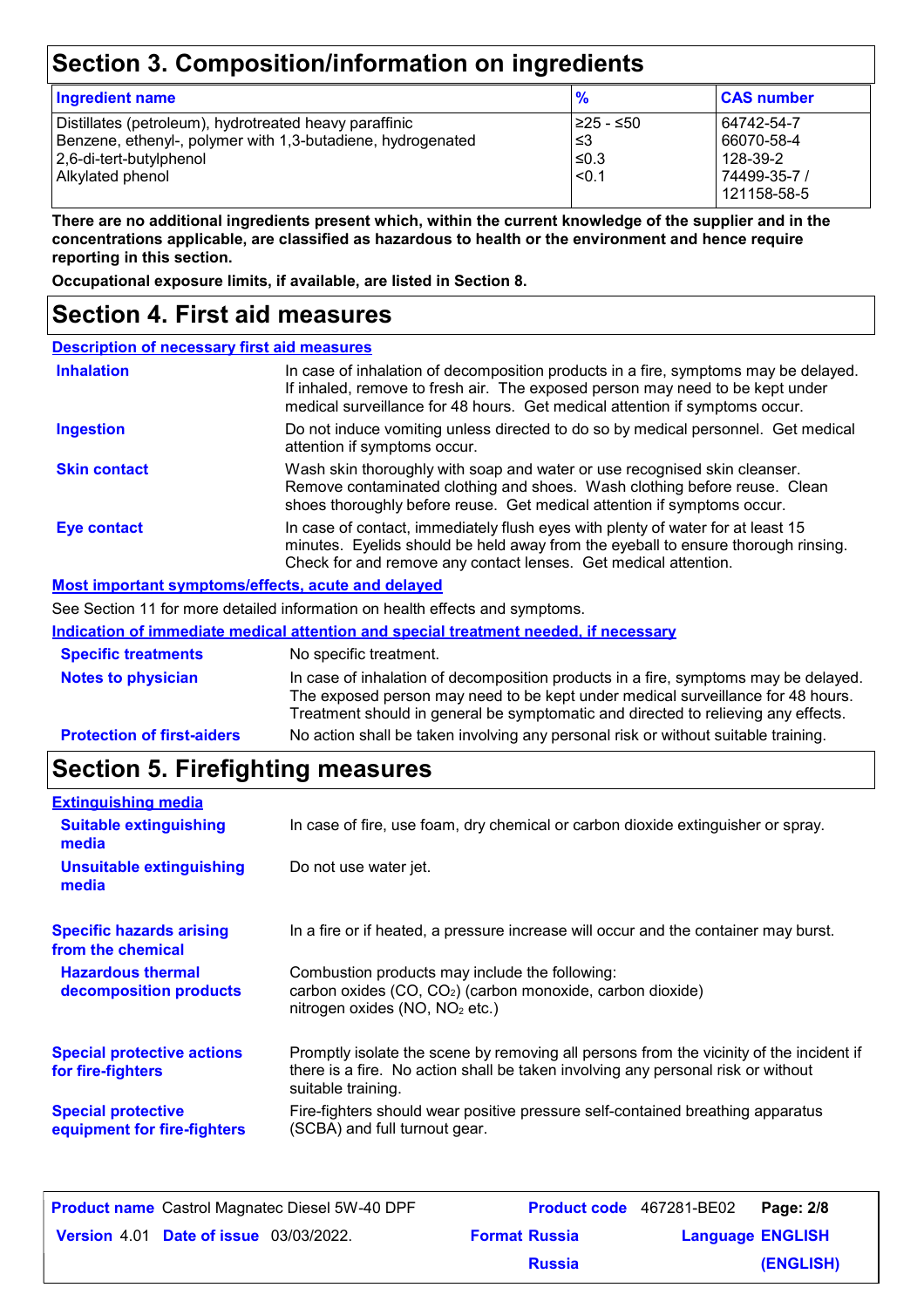### **Section 6. Accidental release measures**

|                                                             | <b>Personal precautions, protective equipment and emergency procedures</b>                                                                                                                                                                                                                                                                                                                         |
|-------------------------------------------------------------|----------------------------------------------------------------------------------------------------------------------------------------------------------------------------------------------------------------------------------------------------------------------------------------------------------------------------------------------------------------------------------------------------|
| For non-emergency<br>personnel                              | No action shall be taken involving any personal risk or without suitable training.<br>Evacuate surrounding areas. Keep unnecessary and unprotected personnel from<br>entering. Do not touch or walk through spilt material. Put on appropriate personal<br>protective equipment. Floors may be slippery; use care to avoid falling.                                                                |
| For emergency responders                                    | If specialised clothing is required to deal with the spillage, take note of any<br>information in Section 8 on suitable and unsuitable materials. See also the<br>information in "For non-emergency personnel".                                                                                                                                                                                    |
| <b>Environmental precautions</b>                            | Avoid dispersal of spilt material and runoff and contact with soil, waterways, drains<br>and sewers. Inform the relevant authorities if the product has caused environmental<br>pollution (sewers, waterways, soil or air).                                                                                                                                                                        |
| <b>Methods and material for containment and cleaning up</b> |                                                                                                                                                                                                                                                                                                                                                                                                    |
| <b>Small spill</b>                                          | Stop leak if without risk. Move containers from spill area. Absorb with an inert<br>material and place in an appropriate waste disposal container. Dispose of via a<br>licensed waste disposal contractor.                                                                                                                                                                                         |
| <b>Large spill</b>                                          | Stop leak if without risk. Move containers from spill area. Prevent entry into sewers,<br>water courses, basements or confined areas. Contain and collect spillage with non-<br>combustible, absorbent material e.g. sand, earth, vermiculite or diatomaceous earth<br>and place in container for disposal according to local regulations. Dispose of via a<br>licensed waste disposal contractor. |

### **Section 7. Handling and storage**

#### **Precautions for safe handling**

| <b>Protective measures</b>                                                       | Put on appropriate personal protective equipment (see Section 8).                                                                                                                                                                                                                                                                                                                                                                                                                                                                                                                              |
|----------------------------------------------------------------------------------|------------------------------------------------------------------------------------------------------------------------------------------------------------------------------------------------------------------------------------------------------------------------------------------------------------------------------------------------------------------------------------------------------------------------------------------------------------------------------------------------------------------------------------------------------------------------------------------------|
| <b>Advice on general</b><br>occupational hygiene                                 | Eating, drinking and smoking should be prohibited in areas where this material is<br>handled, stored and processed. Wash thoroughly after handling. Remove<br>contaminated clothing and protective equipment before entering eating areas. See<br>also Section 8 for additional information on hygiene measures.                                                                                                                                                                                                                                                                               |
| <b>Conditions for safe storage,</b><br>including any<br><b>incompatibilities</b> | Store in accordance with local regulations. Store in original container protected<br>from direct sunlight in a dry, cool and well-ventilated area, away from incompatible<br>materials (see Section 10) and food and drink. Keep container tightly closed and<br>sealed until ready for use. Store and use only in equipment/containers designed for<br>use with this product. Containers that have been opened must be carefully resealed<br>and kept upright to prevent leakage. Do not store in unlabelled containers. Use<br>appropriate containment to avoid environmental contamination. |
| <b>Not suitable</b>                                                              | Prolonged exposure to elevated temperature.                                                                                                                                                                                                                                                                                                                                                                                                                                                                                                                                                    |

### **Section 8. Exposure controls/personal protection**

#### **Control parameters**

| <b>Occupational exposure limits</b> |  |
|-------------------------------------|--|
| None.                               |  |

**Appropriate engineering controls** Provide exhaust ventilation or other engineering controls to keep the relevant airborne concentrations below their respective occupational exposure limits. All activities involving chemicals should be assessed for their risks to health, to ensure exposures are adequately controlled. Personal protective equipment should only be considered after other forms of control measures (e.g. engineering controls) have been suitably evaluated. Personal protective equipment should conform to appropriate standards, be suitable for use, be kept in good condition and properly maintained.

| <b>Product name</b> Castrol Magnatec Diesel 5W-40 DPF |                      | <b>Product code</b> 467281-BE02<br>Page: 3/8 |
|-------------------------------------------------------|----------------------|----------------------------------------------|
| <b>Version 4.01 Date of issue 03/03/2022.</b>         | <b>Format Russia</b> | <b>Language ENGLISH</b>                      |
|                                                       | <b>Russia</b>        | (ENGLISH)                                    |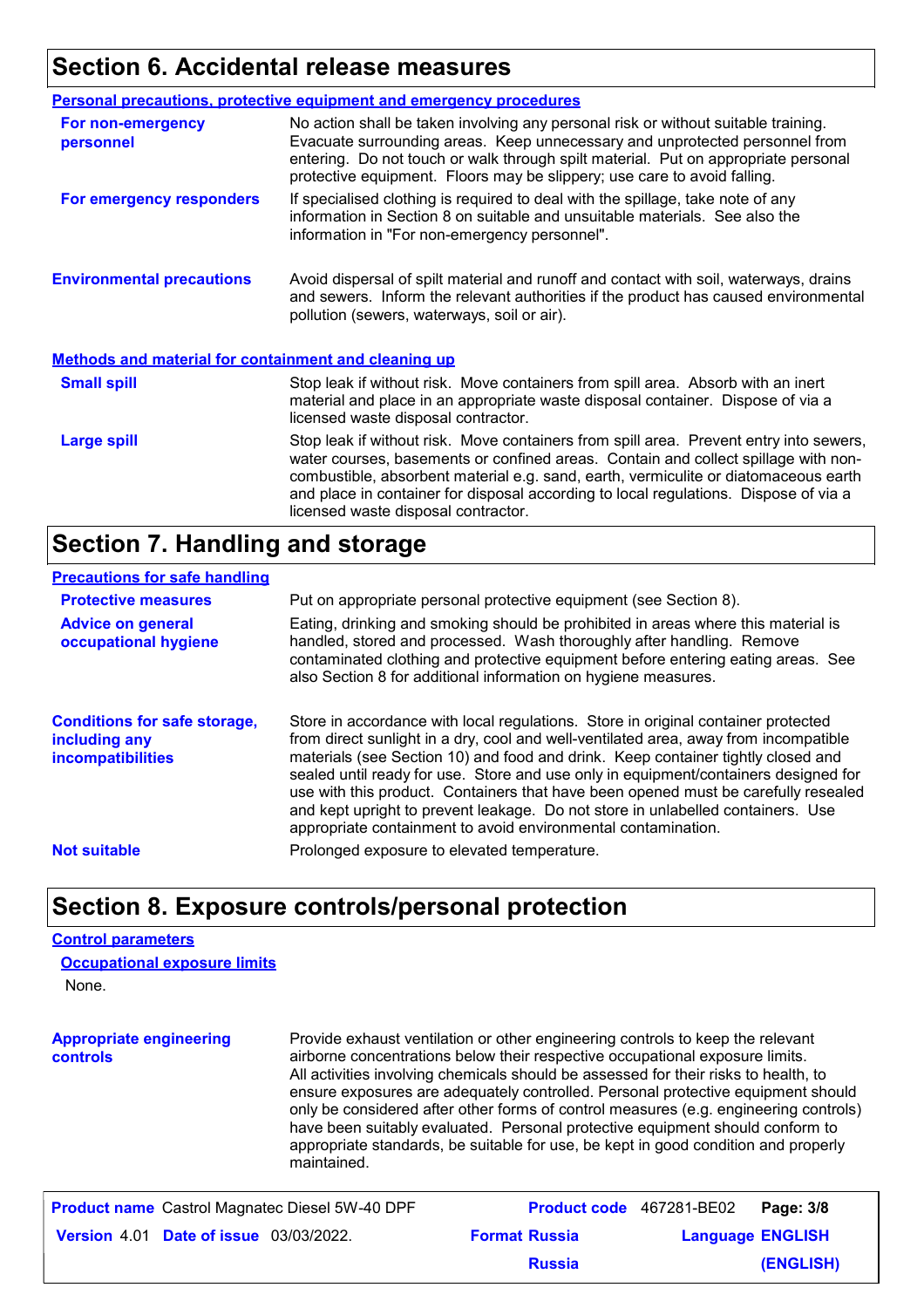### **Section 8. Exposure controls/personal protection**

|                                                  | Your supplier of personal protective equipment should be consulted for advice on<br>selection and appropriate standards. For further information contact your national<br>organisation for standards.<br>The final choice of protective equipment will depend upon a risk assessment. It is<br>important to ensure that all items of personal protective equipment are compatible.                                                                                                                                                                                                                                                                                                                                                                                                              |
|--------------------------------------------------|-------------------------------------------------------------------------------------------------------------------------------------------------------------------------------------------------------------------------------------------------------------------------------------------------------------------------------------------------------------------------------------------------------------------------------------------------------------------------------------------------------------------------------------------------------------------------------------------------------------------------------------------------------------------------------------------------------------------------------------------------------------------------------------------------|
| <b>Environmental exposure</b><br><b>controls</b> | Emissions from ventilation or work process equipment should be checked to ensure<br>they comply with the requirements of environmental protection legislation. In some<br>cases, fume scrubbers, filters or engineering modifications to the process<br>equipment will be necessary to reduce emissions to acceptable levels.                                                                                                                                                                                                                                                                                                                                                                                                                                                                   |
| <b>Individual protection measures</b>            |                                                                                                                                                                                                                                                                                                                                                                                                                                                                                                                                                                                                                                                                                                                                                                                                 |
| <b>Hygiene measures</b>                          | Wash hands, forearms and face thoroughly after handling chemical products, before<br>eating, smoking and using the lavatory and at the end of the working period.<br>Appropriate techniques should be used to remove potentially contaminated clothing.<br>Wash contaminated clothing before reusing. Ensure that eyewash stations and<br>safety showers are close to the workstation location.                                                                                                                                                                                                                                                                                                                                                                                                 |
| <b>Eye/face protection</b>                       | Safety glasses with side shields.                                                                                                                                                                                                                                                                                                                                                                                                                                                                                                                                                                                                                                                                                                                                                               |
| <b>Skin protection</b>                           |                                                                                                                                                                                                                                                                                                                                                                                                                                                                                                                                                                                                                                                                                                                                                                                                 |
| <b>Hand protection</b>                           | Wear protective gloves if prolonged or repeated contact is likely. Wear chemical<br>resistant gloves. Recommended: Nitrile gloves. The correct choice of protective<br>gloves depends upon the chemicals being handled, the conditions of work and use,<br>and the condition of the gloves (even the best chemically resistant glove will break<br>down after repeated chemical exposures). Most gloves provide only a short time of<br>protection before they must be discarded and replaced. Because specific work<br>environments and material handling practices vary, safety procedures should be<br>developed for each intended application. Gloves should therefore be chosen in<br>consultation with the supplier/manufacturer and with a full assessment of the<br>working conditions. |
| <b>Body protection</b>                           | Use of protective clothing is good industrial practice.<br>Personal protective equipment for the body should be selected based on the task<br>being performed and the risks involved and should be approved by a specialist<br>before handling this product.<br>Cotton or polyester/cotton overalls will only provide protection against light<br>superficial contamination that will not soak through to the skin. Overalls should be<br>laundered on a regular basis. When the risk of skin exposure is high (e.g. when<br>cleaning up spillages or if there is a risk of splashing) then chemical resistant aprons<br>and/or impervious chemical suits and boots will be required.                                                                                                           |
| <b>Respiratory protection</b>                    | In case of insufficient ventilation, wear suitable respiratory equipment.<br>The correct choice of respiratory protection depends upon the chemicals being<br>handled, the conditions of work and use, and the condition of the respiratory<br>equipment. Safety procedures should be developed for each intended application.<br>Respiratory protection equipment should therefore be chosen in consultation with<br>the supplier/manufacturer and with a full assessment of the working conditions.                                                                                                                                                                                                                                                                                           |

### **Section 9. Physical and chemical properties**

The conditions of measurement of all properties are at standard temperature and pressure unless otherwise indicated.

| <b>Appearance</b> |
|-------------------|
|-------------------|

| <b>Physical state</b>                                             | Liquid.         |
|-------------------------------------------------------------------|-----------------|
| <b>Colour</b>                                                     | Amber. [Light]  |
| <b>Odour</b>                                                      | Not available.  |
| <b>Odour threshold</b>                                            | Not available.  |
| рH                                                                | Not applicable. |
| <b>Melting point</b>                                              | Not available.  |
| <b>Boiling point, initial boiling</b><br>point, and boiling range | Not available.  |

| <b>Product name</b> Castrol Magnatec Diesel 5W-40 DPF |                      | Product code 467281-BE02 Page: 4/8 |           |
|-------------------------------------------------------|----------------------|------------------------------------|-----------|
| <b>Version 4.01 Date of issue 03/03/2022.</b>         | <b>Format Russia</b> | <b>Language ENGLISH</b>            |           |
|                                                       | <b>Russia</b>        |                                    | (ENGLISH) |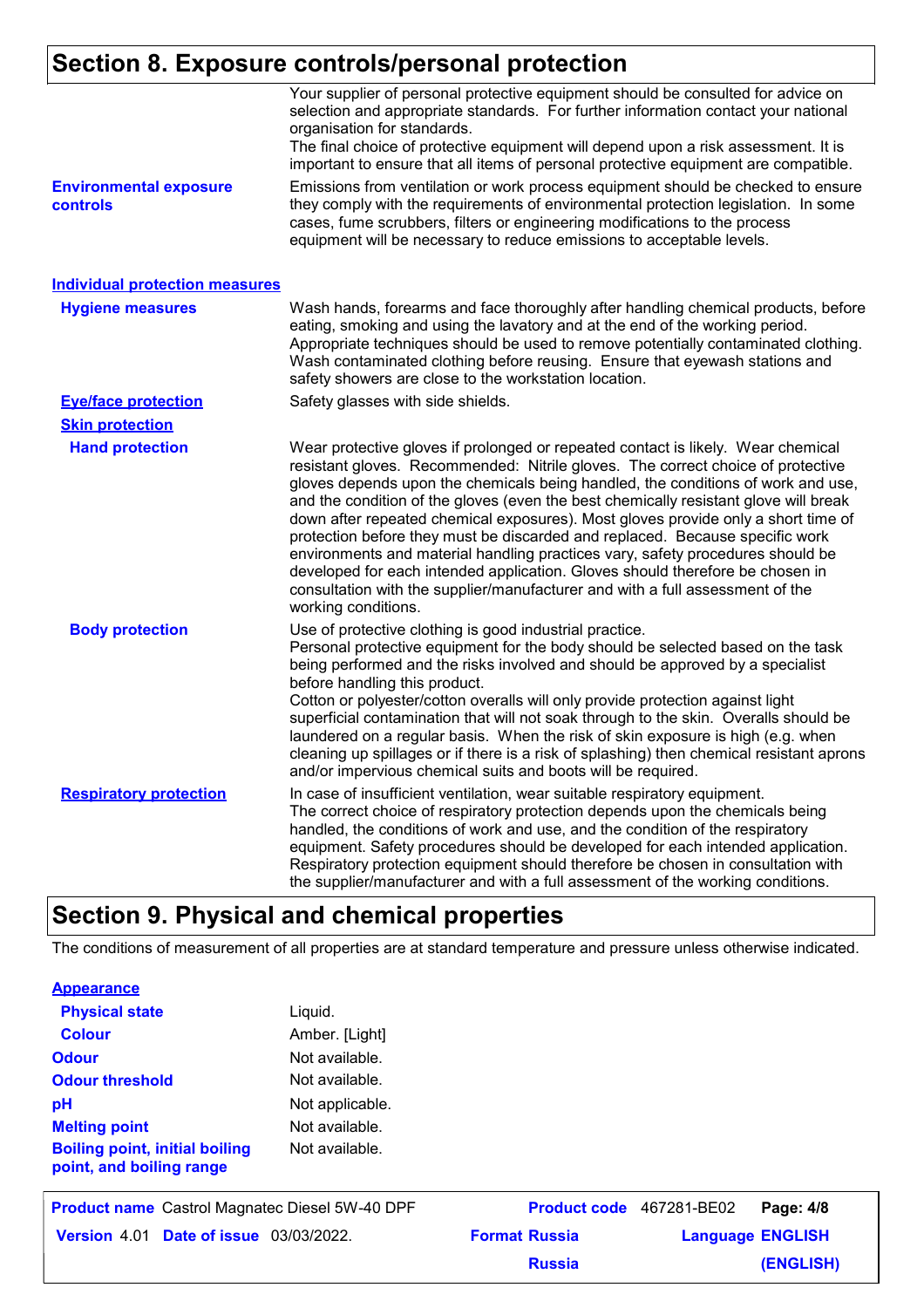## **Section 9. Physical and chemical properties**

### **Evaporation rate** Not available. **Flammability Lower and upper explosion limit/flammability limit**

Not available. Not applicable. Based on - Physical state **Flash point** Closed cup: 203°C (397.4°F) [Pensky-Martens]

| <b>Vapour pressure</b>                            | Vapour Pressure at 20°C                                                                                                                |                                                                         | Vapour pressure at 50°C |                    |          |     |               |
|---------------------------------------------------|----------------------------------------------------------------------------------------------------------------------------------------|-------------------------------------------------------------------------|-------------------------|--------------------|----------|-----|---------------|
|                                                   | <b>Ingredient name</b>                                                                                                                 | $mm$ Hg                                                                 | kPa                     | <b>Method</b>      | mm<br>Hg | kPa | <b>Method</b> |
|                                                   | Distillates (petroleum),<br>hydrotreated heavy<br>paraffinic                                                                           | <0.08                                                                   | < 0.011                 | <b>ASTM D 5191</b> |          |     |               |
|                                                   | Distillates (petroleum),<br>hydrotreated heavy<br>paraffinic                                                                           | < 0.08                                                                  | < 0.011                 | <b>ASTM D 5191</b> |          |     |               |
| <b>Relative vapour density</b>                    | Not available.                                                                                                                         |                                                                         |                         |                    |          |     |               |
| <b>Relative density</b>                           | Not available.                                                                                                                         |                                                                         |                         |                    |          |     |               |
| <b>Density</b>                                    |                                                                                                                                        | $<$ 1000 kg/m <sup>3</sup> (<1 g/cm <sup>3</sup> ) at 15 <sup>°</sup> C |                         |                    |          |     |               |
| <b>Solubility</b>                                 | insoluble in water.                                                                                                                    |                                                                         |                         |                    |          |     |               |
| <b>Partition coefficient: n-</b><br>octanol/water | Not applicable.                                                                                                                        |                                                                         |                         |                    |          |     |               |
| <b>Auto-ignition temperature</b>                  | Not available.                                                                                                                         |                                                                         |                         |                    |          |     |               |
| <b>Decomposition temperature</b>                  | Not available.                                                                                                                         |                                                                         |                         |                    |          |     |               |
| <b>Viscosity</b>                                  | Kinematic: 75.5 mm <sup>2</sup> /s (75.5 cSt) at 40 $^{\circ}$ C<br>Kinematic: 12.8 to 16 mm <sup>2</sup> /s (12.8 to 16 cSt) at 100°C |                                                                         |                         |                    |          |     |               |
| <b>Particle characteristics</b>                   |                                                                                                                                        |                                                                         |                         |                    |          |     |               |
| <b>Median particle size</b>                       | Not applicable.                                                                                                                        |                                                                         |                         |                    |          |     |               |

### **Section 10. Stability and reactivity**

| <b>Reactivity</b>                                   | No specific test data available for this product. Refer to Conditions to avoid and<br>Incompatible materials for additional information.                                   |
|-----------------------------------------------------|----------------------------------------------------------------------------------------------------------------------------------------------------------------------------|
| <b>Chemical stability</b>                           | The product is stable.                                                                                                                                                     |
| <b>Possibility of hazardous</b><br><b>reactions</b> | Under normal conditions of storage and use, hazardous reactions will not occur.<br>Under normal conditions of storage and use, hazardous polymerisation will not<br>occur. |
| <b>Conditions to avoid</b>                          | Avoid all possible sources of ignition (spark or flame).                                                                                                                   |
| Incompatible materials                              | Reactive or incompatible with the following materials: oxidising materials.                                                                                                |
| <b>Hazardous decomposition</b><br>products          | Under normal conditions of storage and use, hazardous decomposition products<br>should not be produced.                                                                    |

## **Section 11. Toxicological information**

### **Information on toxicological effects**

#### **Aspiration hazard**

| <b>Name</b>                                            | <b>Result</b>                         |
|--------------------------------------------------------|---------------------------------------|
| Distillates (petroleum), hydrotreated heavy paraffinic | <b>ASPIRATION HAZARD - Category 1</b> |

| <b>Product name</b> Castrol Magnatec Diesel 5W-40 DPF |                      | <b>Product code</b> 467281-BE02   Page: 5/8 |           |
|-------------------------------------------------------|----------------------|---------------------------------------------|-----------|
| <b>Version 4.01 Date of issue 03/03/2022.</b>         | <b>Format Russia</b> | <b>Language ENGLISH</b>                     |           |
|                                                       | <b>Russia</b>        |                                             | (ENGLISH) |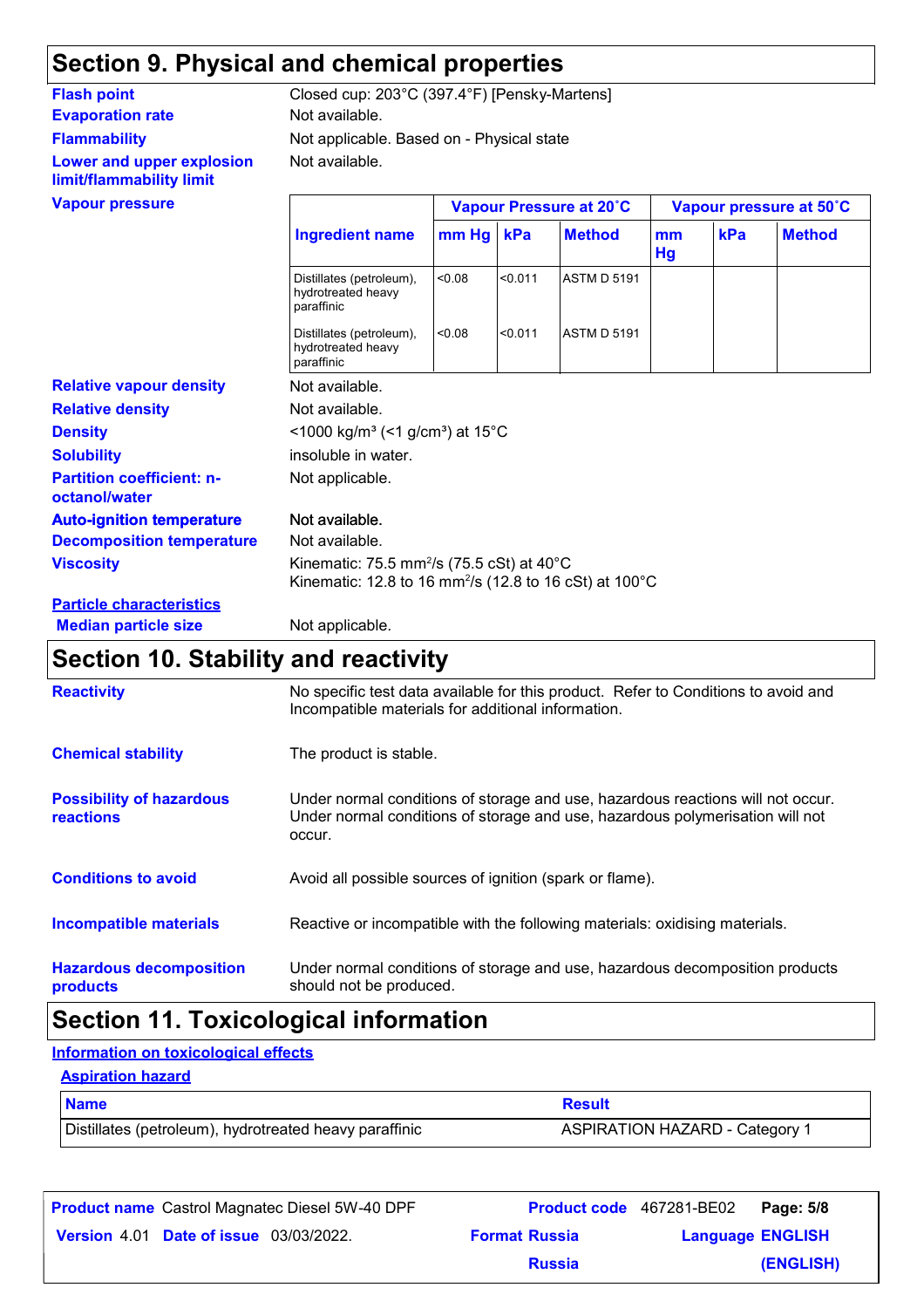### **Section 11. Toxicological information**

|                                                    | <u>oodiidii 11.1 ohiddidgiddi iilioi iilatidi</u>                                                                                                                                                                                                                                                                                                                                                                  |
|----------------------------------------------------|--------------------------------------------------------------------------------------------------------------------------------------------------------------------------------------------------------------------------------------------------------------------------------------------------------------------------------------------------------------------------------------------------------------------|
| <b>Information on likely routes</b><br>of exposure | Routes of entry anticipated: Dermal, Inhalation.                                                                                                                                                                                                                                                                                                                                                                   |
| <b>Potential acute health effects</b>              |                                                                                                                                                                                                                                                                                                                                                                                                                    |
| <b>Eye contact</b>                                 | No known significant effects or critical hazards.                                                                                                                                                                                                                                                                                                                                                                  |
| <b>Inhalation</b>                                  | Exposure to decomposition products may cause a health hazard. Serious effects<br>may be delayed following exposure.                                                                                                                                                                                                                                                                                                |
| <b>Skin contact</b>                                | Defatting to the skin. May cause skin dryness and irritation.                                                                                                                                                                                                                                                                                                                                                      |
| <b>Ingestion</b>                                   | No known significant effects or critical hazards.                                                                                                                                                                                                                                                                                                                                                                  |
|                                                    | <b>Symptoms related to the physical, chemical and toxicological characteristics</b>                                                                                                                                                                                                                                                                                                                                |
| <b>Eye contact</b>                                 | No specific data.                                                                                                                                                                                                                                                                                                                                                                                                  |
| <b>Inhalation</b>                                  | No specific data.                                                                                                                                                                                                                                                                                                                                                                                                  |
| <b>Skin contact</b>                                | Adverse symptoms may include the following:<br>irritation<br>dryness<br>cracking                                                                                                                                                                                                                                                                                                                                   |
| <b>Ingestion</b>                                   | No specific data.                                                                                                                                                                                                                                                                                                                                                                                                  |
|                                                    | Delayed and immediate effects as well as chronic effects from short and long-term exposure                                                                                                                                                                                                                                                                                                                         |
| <b>Eye contact</b>                                 | Potential risk of transient stinging or redness if accidental eye contact occurs.                                                                                                                                                                                                                                                                                                                                  |
| <b>Skin contact</b>                                | Prolonged or repeated contact can defat the skin and lead to irritation, cracking and/<br>or dermatitis.                                                                                                                                                                                                                                                                                                           |
| <b>Ingestion</b>                                   | Ingestion of large quantities may cause nausea and diarrhoea.                                                                                                                                                                                                                                                                                                                                                      |
| <b>Potential chronic health effects</b>            |                                                                                                                                                                                                                                                                                                                                                                                                                    |
| <b>General</b>                                     | <b>USED ENGINE OILS</b><br>Combustion products resulting from the operation of internal combustion engines<br>contaminate engine oils during use. Used engine oil may contain hazardous<br>components which have the potential to cause skin cancer. Frequent or prolonged<br>contact with all types and makes of used engine oil must therefore be avoided and a<br>high standard of personal hygiene maintained. |
| <b>Carcinogenicity</b>                             | No known significant effects or critical hazards.                                                                                                                                                                                                                                                                                                                                                                  |
| <b>Mutagenicity</b>                                | No known significant effects or critical hazards.                                                                                                                                                                                                                                                                                                                                                                  |
| <b>Teratogenicity</b>                              | No known significant effects or critical hazards.                                                                                                                                                                                                                                                                                                                                                                  |
| <b>Developmental effects</b>                       | No known significant effects or critical hazards.                                                                                                                                                                                                                                                                                                                                                                  |
| <b>Fertility effects</b>                           | No known significant effects or critical hazards.                                                                                                                                                                                                                                                                                                                                                                  |

### **Section 12. Ecological information**

**Environmental effects** No known significant effects or critical hazards.

#### **Persistence and degradability**

Partially biodegradable.

#### **Bioaccumulative potential**

This product is not expected to bioaccumulate through food chains in the environment.

### **Mobility in soil**

**Mobility** Spillages may penetrate the soil causing ground water contamination.

| <b>Product name</b> Castrol Magnatec Diesel 5W-40 DPF |                      | <b>Product code</b> 467281-BE02 | Page: 6/8 |
|-------------------------------------------------------|----------------------|---------------------------------|-----------|
| <b>Version 4.01 Date of issue 03/03/2022.</b>         | <b>Format Russia</b> | <b>Language ENGLISH</b>         |           |
|                                                       | <b>Russia</b>        |                                 | (ENGLISH) |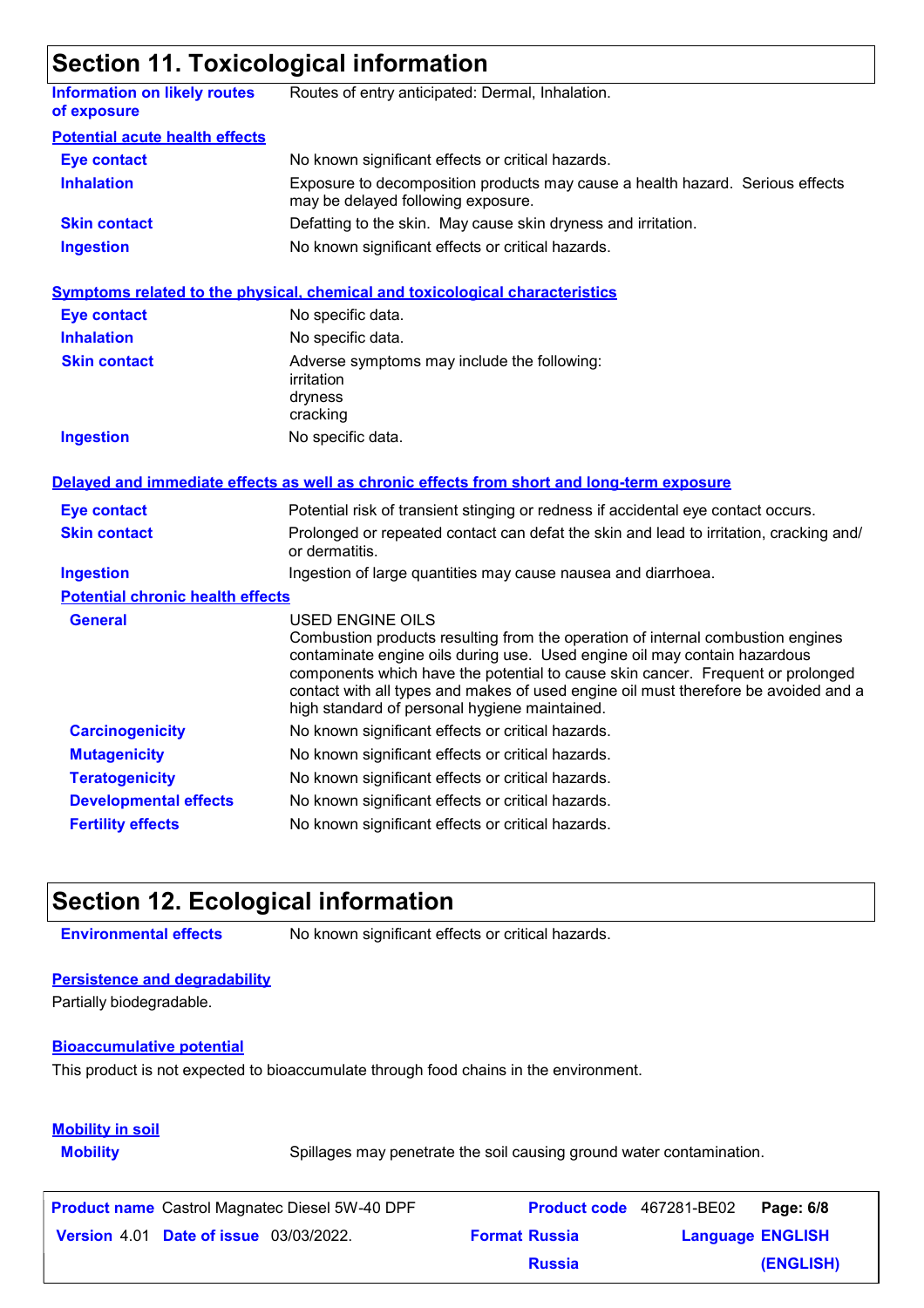### **Section 12. Ecological information**

**Other ecological information** Spills may form a film on water surfaces causing physical damage to organisms. Oxygen transfer could also be impaired.

### **Section 13. Disposal considerations**

**Disposal methods**

The generation of waste should be avoided or minimised wherever possible. Significant quantities of waste product residues should not be disposed of via the foul sewer but processed in a suitable effluent treatment plant. Dispose of surplus and non-recyclable products via a licensed waste disposal contractor. Disposal of this product, solutions and any by-products should at all times comply with the requirements of environmental protection and waste disposal legislation and any regional local authority requirements. Waste packaging should be recycled. Incineration or landfill should only be considered when recycling is not feasible. This material and its container must be disposed of in a safe way. Empty containers or liners may retain some product residues. Avoid dispersal of spilt material and runoff and contact with soil, waterways, drains and sewers.

### **Section 14. Transport information**

|                                      | <b>IMDG</b>              | <b>IATA</b>    |
|--------------------------------------|--------------------------|----------------|
| <b>UN number</b>                     | Not regulated.           | Not regulated. |
| <b>UN proper</b><br>shipping name    | $\sim$                   | $\sim$         |
| <b>Transport hazard</b><br>class(es) | $\blacksquare$           | ٠              |
| <b>Packing group</b>                 | $\sim$                   | $\blacksquare$ |
| <b>Environmental</b><br>hazards      | No.                      | No.            |
| <b>Additional</b><br>information     | $\overline{\phantom{a}}$ | ٠              |

**Special precautions for user** Not available.

### **Section 15. Regulatory information**

#### **Regulation according to other foreign laws**

| <b>REACH Status</b>                         | The company, as identified in Section 1, sells this product in the EU in compliance<br>with the current requirements of REACH. |
|---------------------------------------------|--------------------------------------------------------------------------------------------------------------------------------|
| <b>United States inventory</b><br>(TSCA 8b) | All components are active or exempted.                                                                                         |
| <b>Australia inventory (AIIC)</b>           | All components are listed or exempted.                                                                                         |
| <b>Canada inventory</b>                     | All components are listed or exempted.                                                                                         |
| <b>China inventory (IECSC)</b>              | At least one component is not listed.                                                                                          |
| <b>Japan inventory (CSCL)</b>               | All components are listed or exempted.                                                                                         |
| <b>Korea inventory (KECI)</b>               | All components are listed or exempted.                                                                                         |
| <b>Philippines inventory</b><br>(PICCS)     | At least one component is not listed.                                                                                          |

| <b>Product name</b> Castrol Magnatec Diesel 5W-40 DPF |                      | Product code 467281-BE02 Page: 7/8 |           |
|-------------------------------------------------------|----------------------|------------------------------------|-----------|
| <b>Version 4.01 Date of issue 03/03/2022.</b>         | <b>Format Russia</b> | <b>Language ENGLISH</b>            |           |
|                                                       | <b>Russia</b>        |                                    | (ENGLISH) |